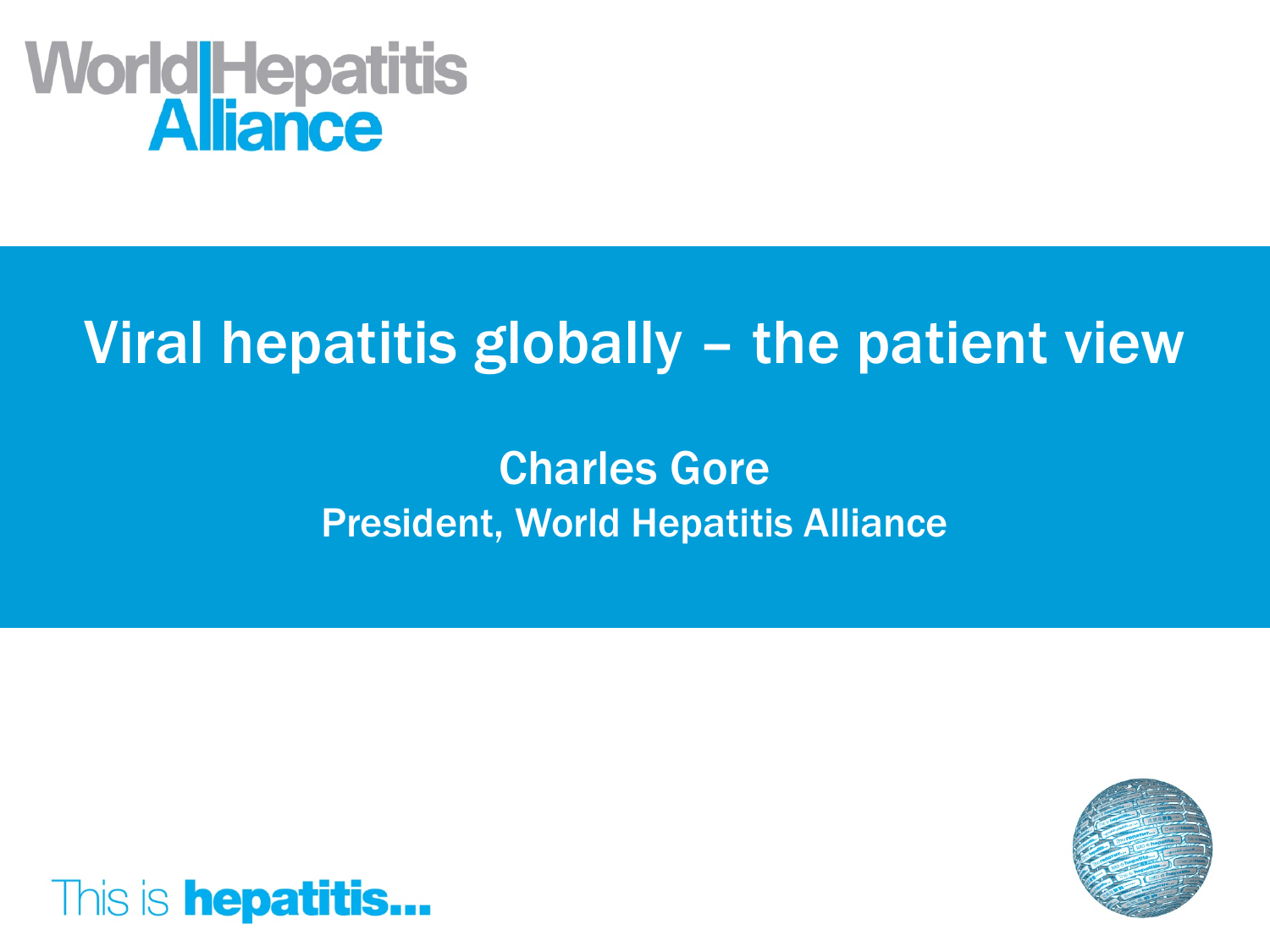# The World Hepatitis Alliance

- Established in 2007 in Switzerland to run World Hepatitis Day
- Consists of 176 member patient groups in 65 countries
- Groups in each region elect a Regional Board Member
- Regional Board Members elect the president
- All the executive board members (including the president) must be patients and are not paid
- 4 Non-executive board members: chair of US NVHR, co-ordinator of Senegalese viral hepatitis programme, CEO of Hepatitis Australia, Director of HIV Department WHO.
- In Official Relations with WHO and Consultative Status with UN ECOSOCThis is **hepatitis...**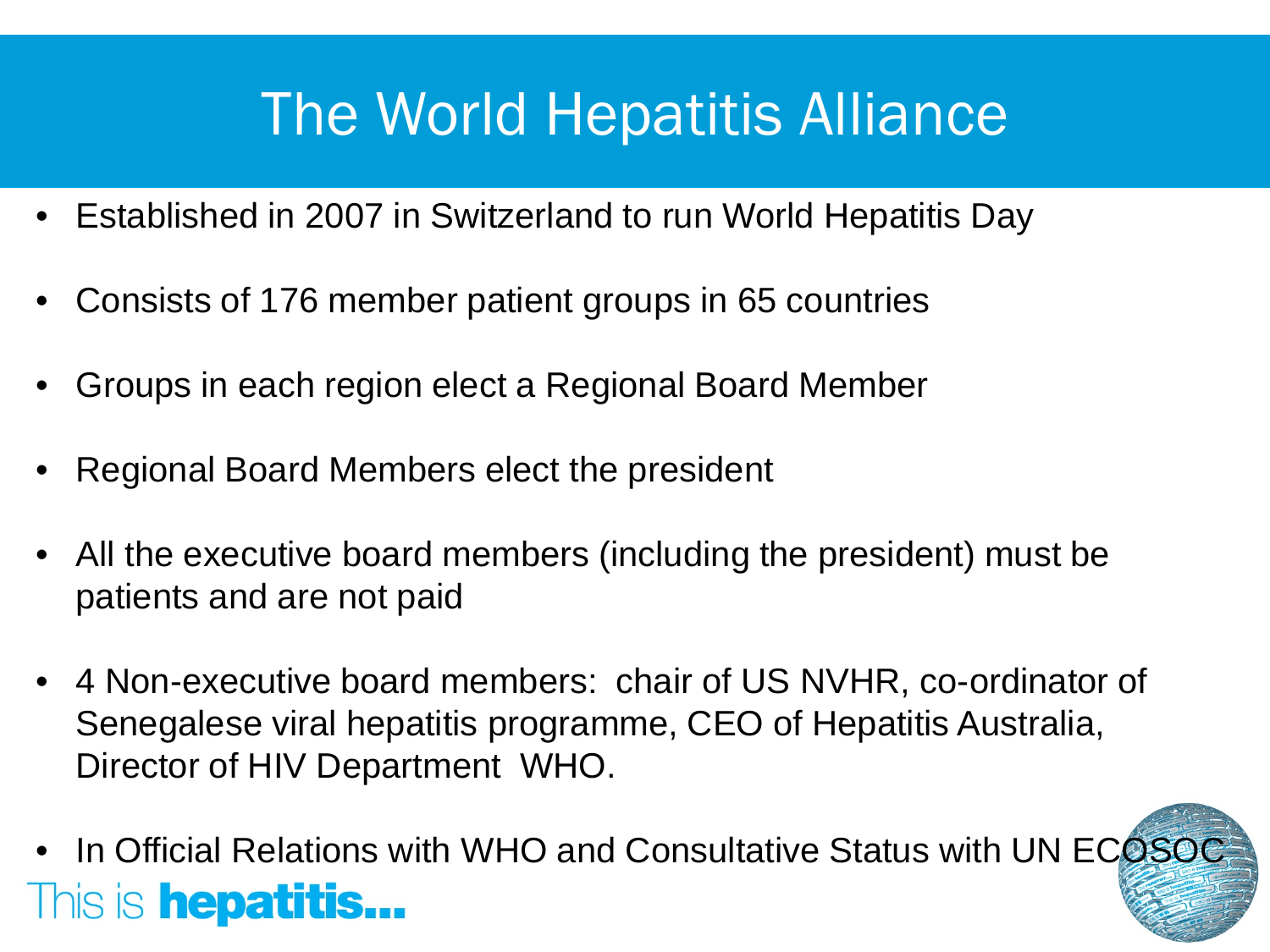# The major issues

- We feel ignored!
- Viral hepatitis not included in MDGs
- Until 2010 not one WHO employee (out of 8,000) had hepatitis in their job title. Even now the Global Hepatitis Programme has 3 people and sits inside the HIV department at WHO
- Very few governments have a plan to tackle hepatitis
- Access to good drugs has been extremely poor with far too much use of Lamivudine, failure to register Tenofovir for HBV (though registered for HIV) and HCV drugs too expensive
- The vast majority of us are undiagnosed

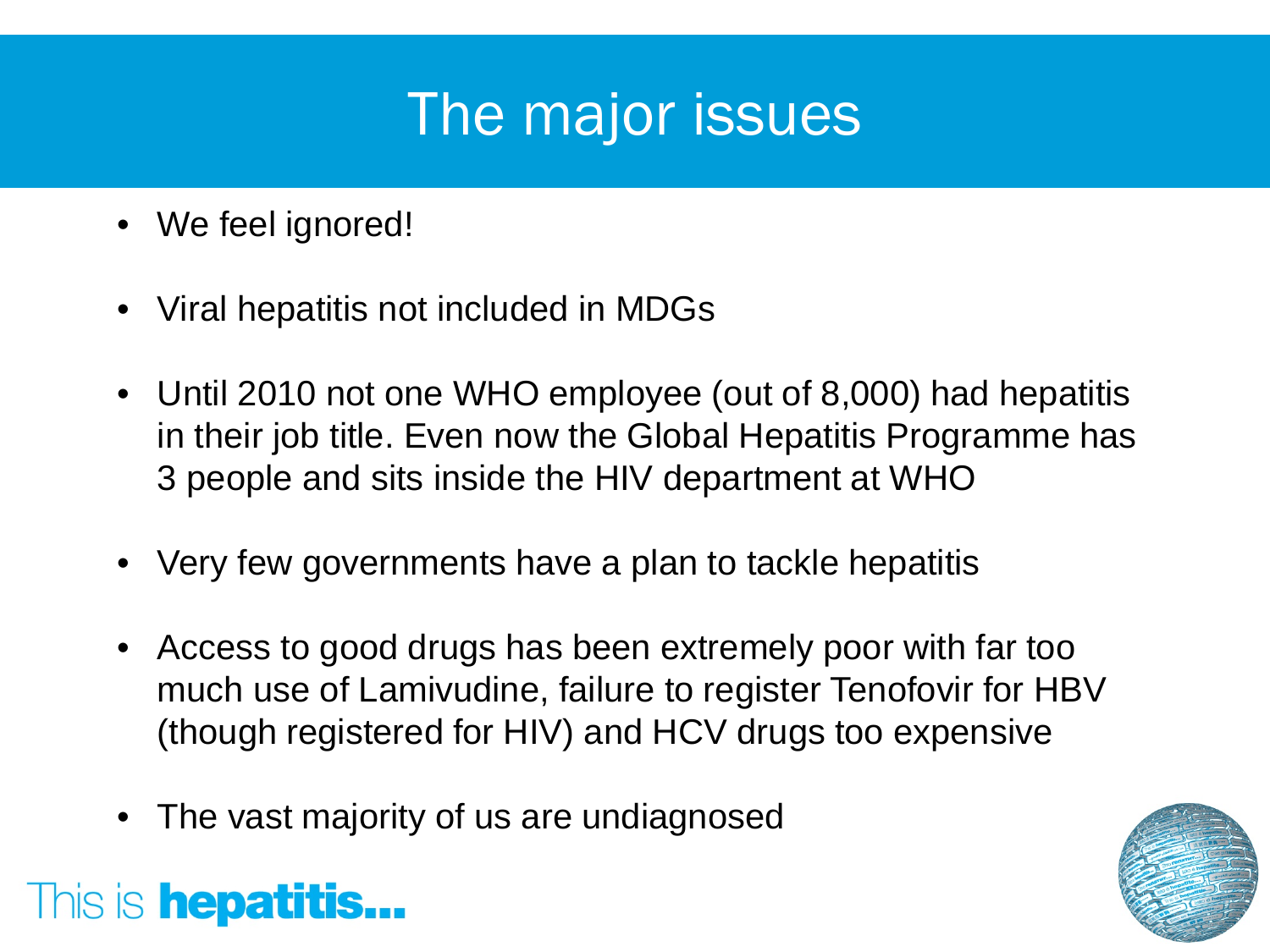# The major issues

| <b>2010 Global Burden of Disease</b><br>(Lancet Dec 2012) | <b>VIRAL HEPATITIS   HIV/AIDS</b> |                                         | <b>TB</b> | <b>MALARIA</b>    |
|-----------------------------------------------------------|-----------------------------------|-----------------------------------------|-----------|-------------------|
| <b>ASIA PACIFIC TOTAL</b>                                 | 1,012,873                         | 304,628                                 | 827,567   | 106,729           |
| <b>AMERICAS TOTAL</b>                                     | 109,025                           | 74,019                                  | 25,044    | 1,268             |
| <b>EUROPE TOTAL</b>                                       | 123,818                           | 82,009                                  | 35,803    | $\overline{0}$    |
| <b>AFRICA &amp; MIDDLE EAST TOTAL</b>                     |                                   | 198,838 1,004,712                       |           | 307,576 1,061,501 |
| <b>TOTAL</b>                                              |                                   | 1,444,554 1,465,368 1,195,990 1,169,498 |           |                   |

# We are dying



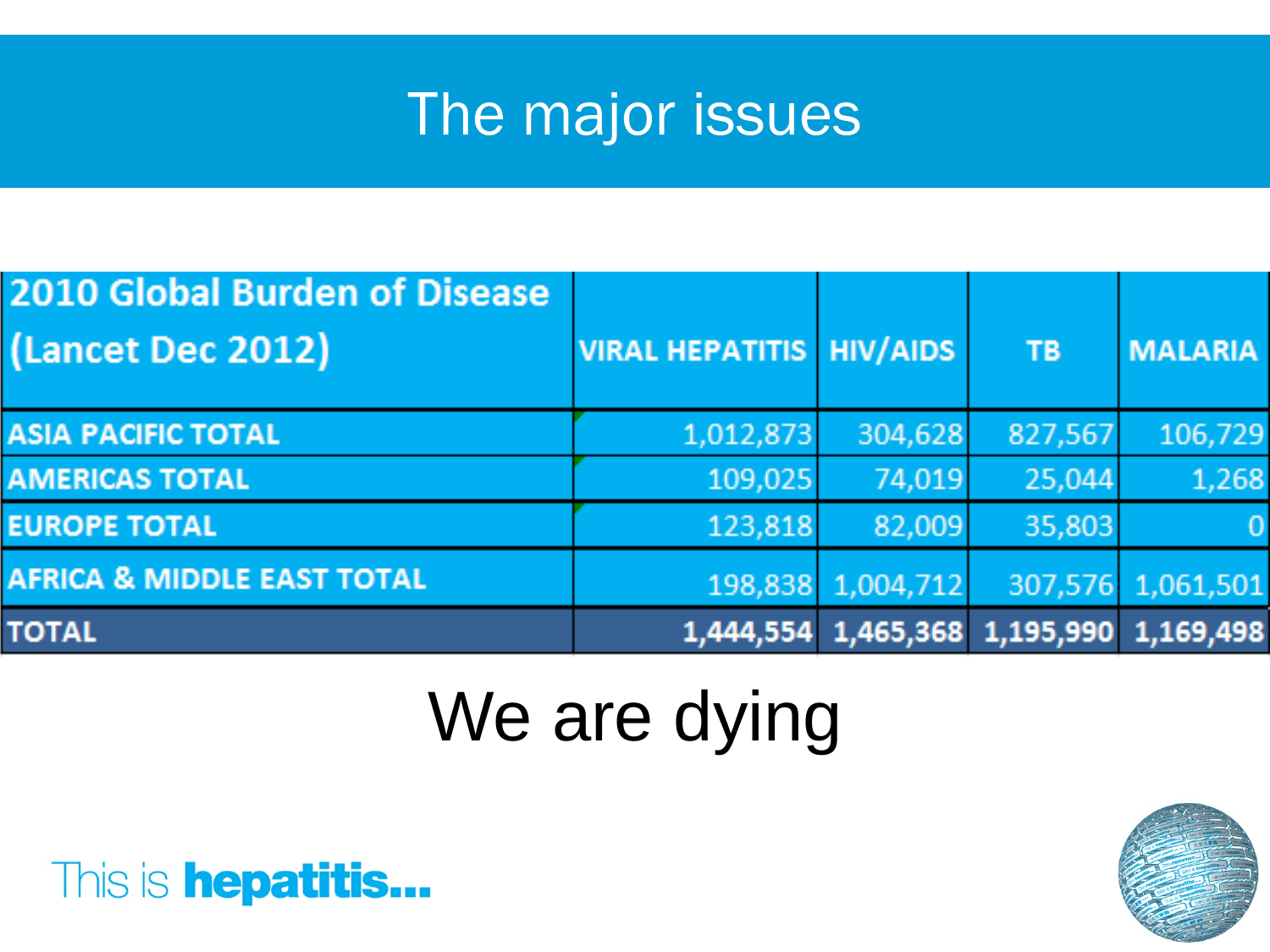## Post 2015 Sustainable Development Goals

- The inclusion of HIV, TB and malaria in the MDGs led to the Global Fund and other major funding sources (UNITAID, PEPFAR etc)
- Health will be much less prominent in the SDGs post 2015
- Most likely one goal universal access to healthcare
- Possibility of HIV, TB, malaria, NCDs morbidity/mortality as indicators
- Essential that hepatitis is included if HIV, TB etc are included
- Liver cancer now second most common cause of cancer mortality
- Chris Wild, IARC Director: "We cannot treat our way out of the cancer problem. More commitment to prevention …is desperately needed."

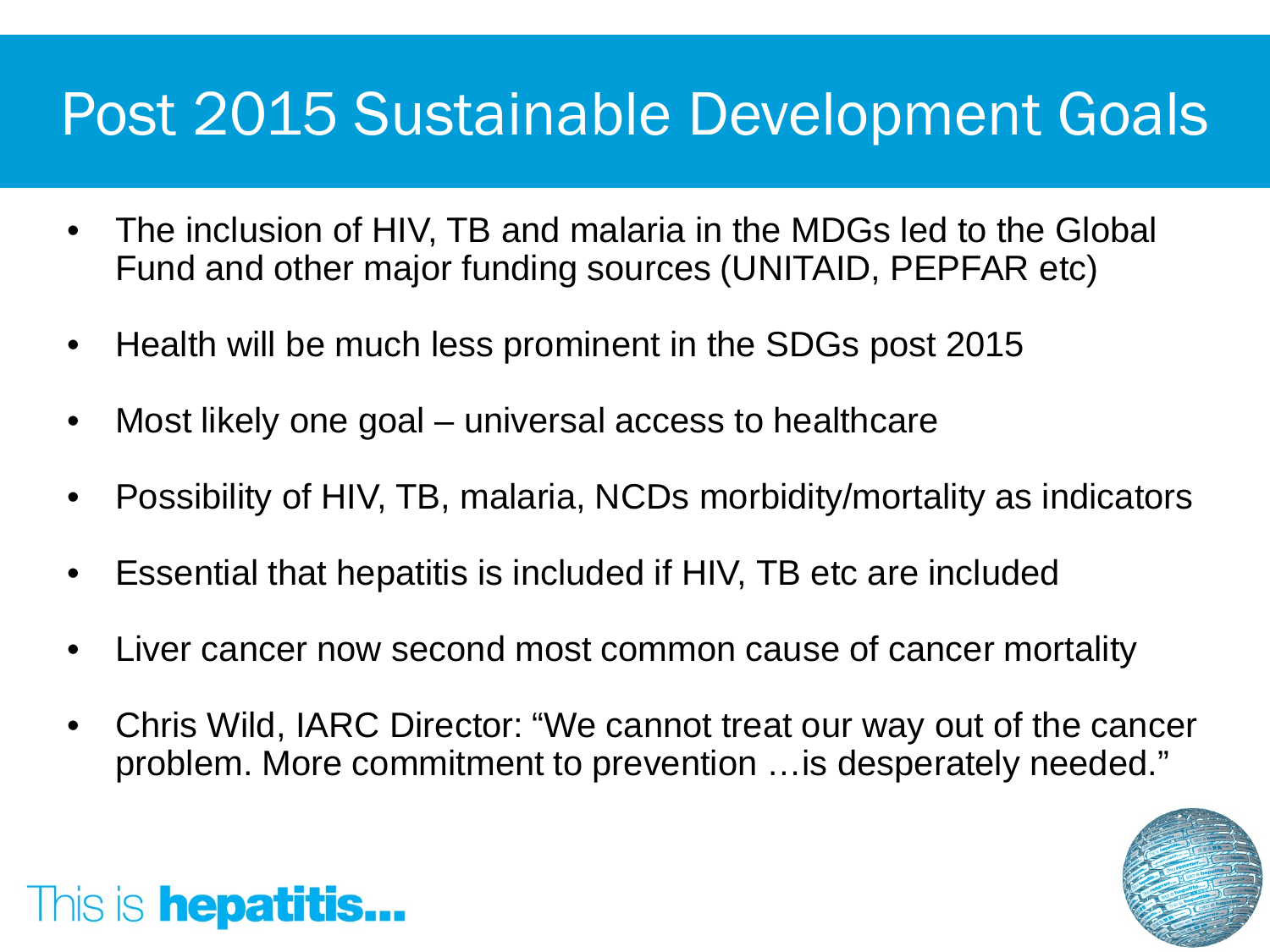

- WHO Global Hepatitis Programme very under-resourced (3 staff vs 55-90 for each of HIV, TB, malaria)
- But offers possibility of using HIV staff for hepatitis globally
- Need for full-time focal person in each Regional Office
- Absolute need to rename department/cluster to include 'hepatitis'
- STAC-HEP
- Member State activity at WHO 2013
	- Side meeting at 66<sup>th</sup> World Health Assembly
	- Draft resolution

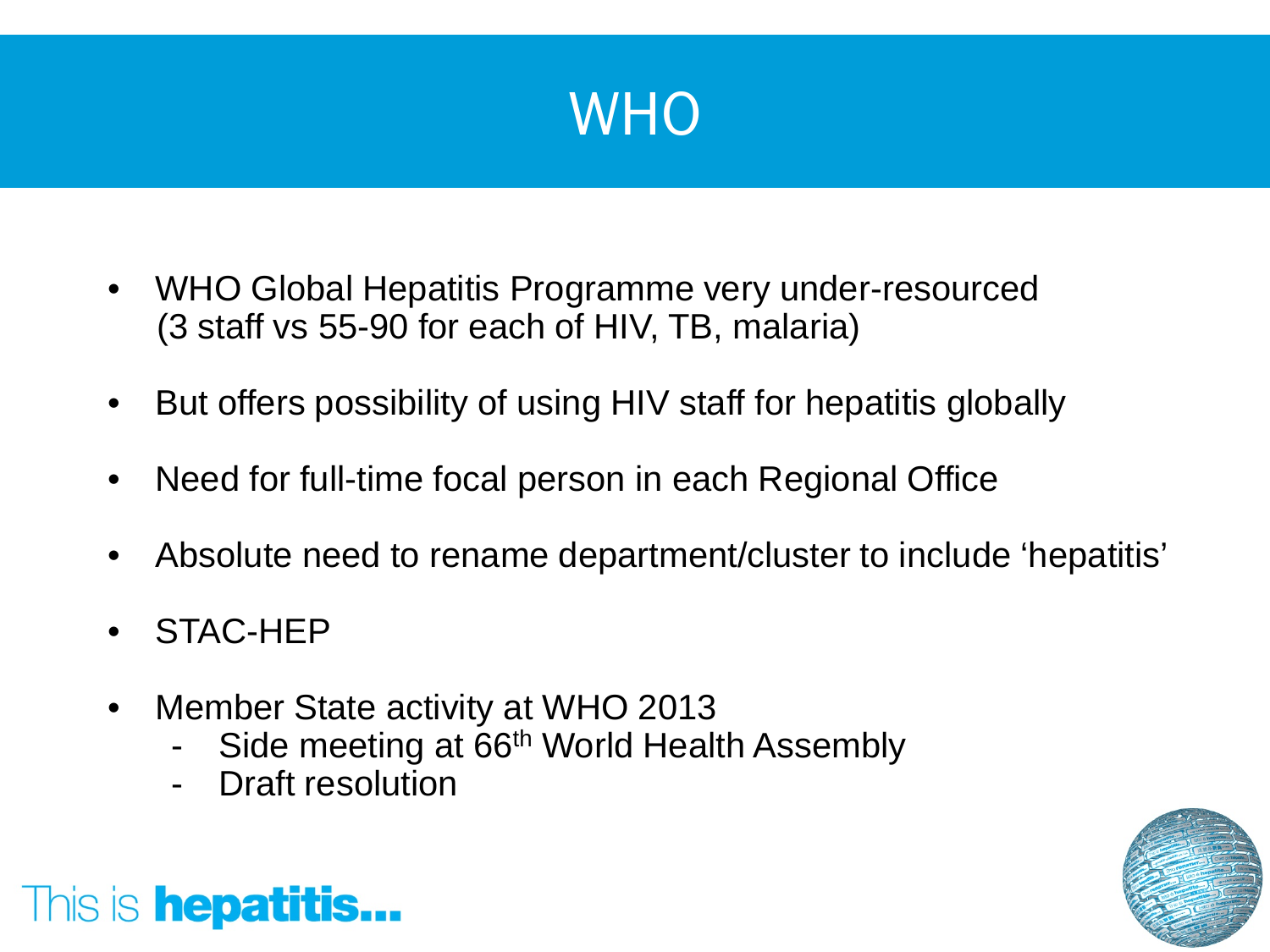# **WHO EB 134.R18**

- Sponsored by 14 countries
- (OP) 2. REQUESTS the WHO's Director-General: (3) in consultation with Member States, to develop a system for regular monitoring and reporting on the progress in viral hepatitis prevention, diagnosis and treatment;

 (7) to examine the feasibility of and strategies needed for the elimination of hepatitis B and hepatitis C with a view to potentially setting global targets;

 (10) to lead a discussion and work with key stakeholders to facilitate equitable access to quality, effective, affordable and safe hepatitis B and C treatments and diagnostics;

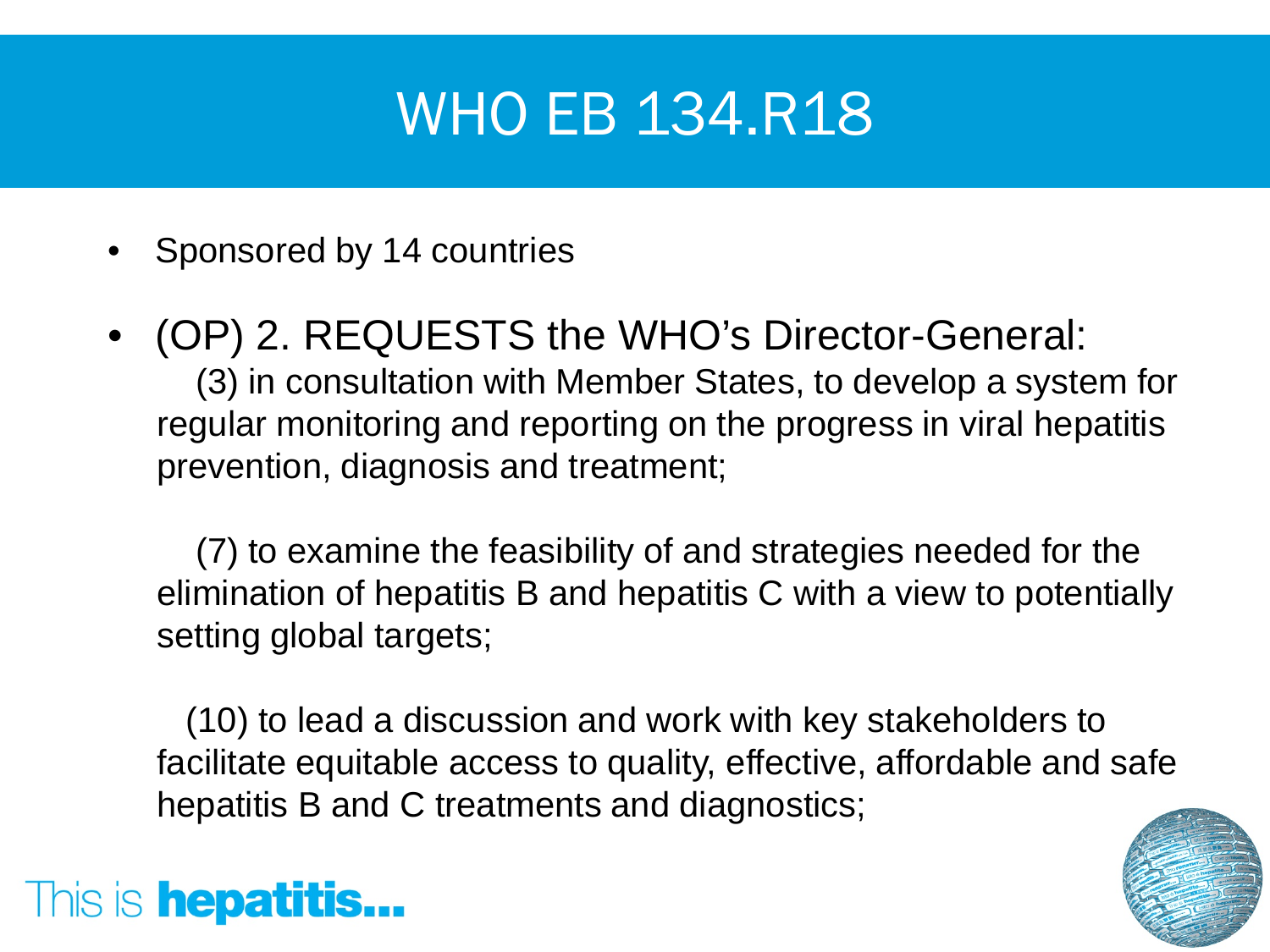# Lack of government response

- 47 of 126 Governments self-report having a written viral hepatitis strategy
- 4 of them had no component for prevention, either general or in a healthcare setting
- 10 of them had no component for treatment and care
- There is a big difference between having a piece of paper and a funded strategy
- There is even a big difference between having a funded strategy and putting it into action



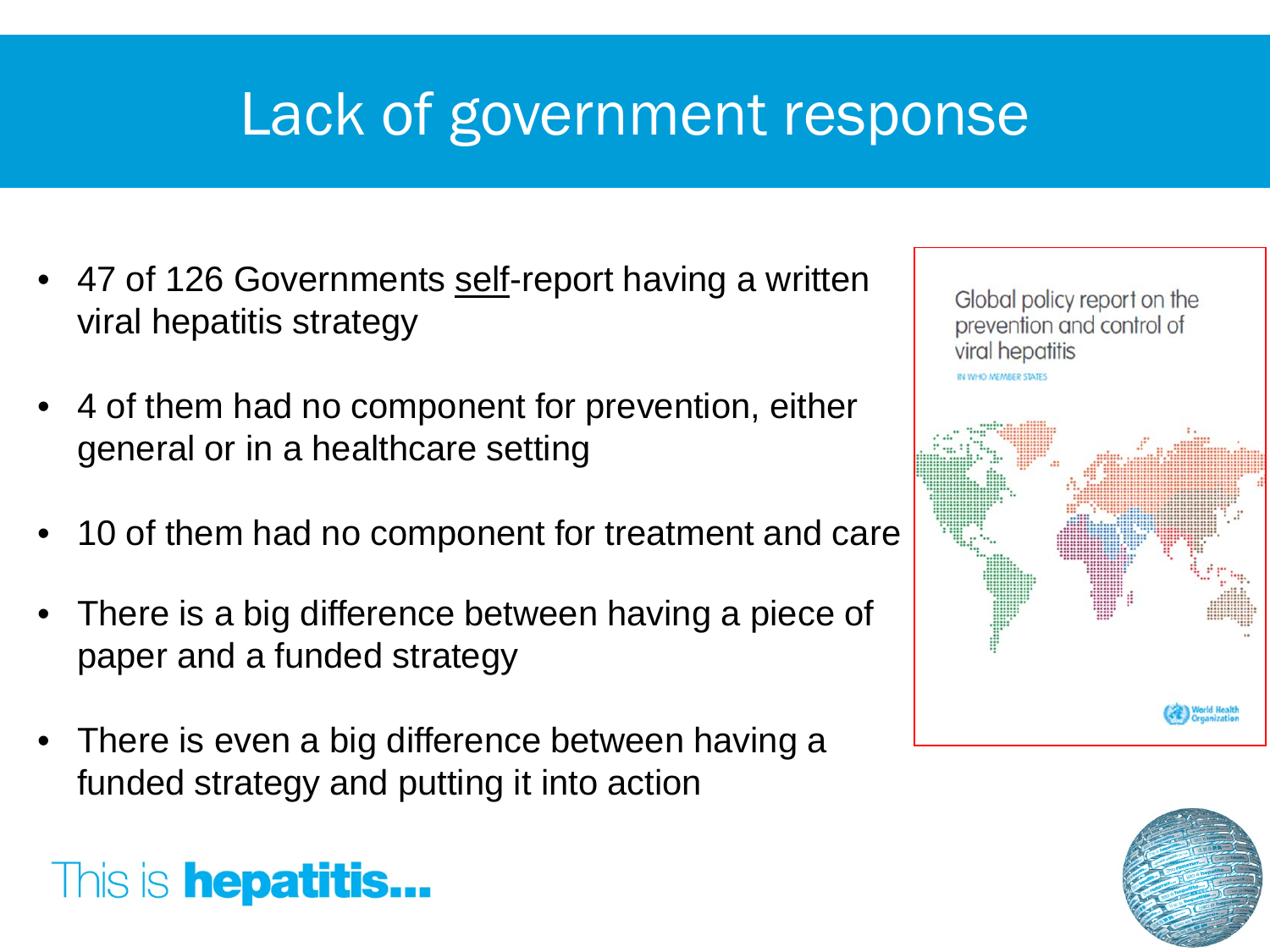

Elements of access:

- Access to testing
- Access to assessment
- Access to prescribers
- Access to monitoring
- Regulatory/licensing
- Distribution
- Price



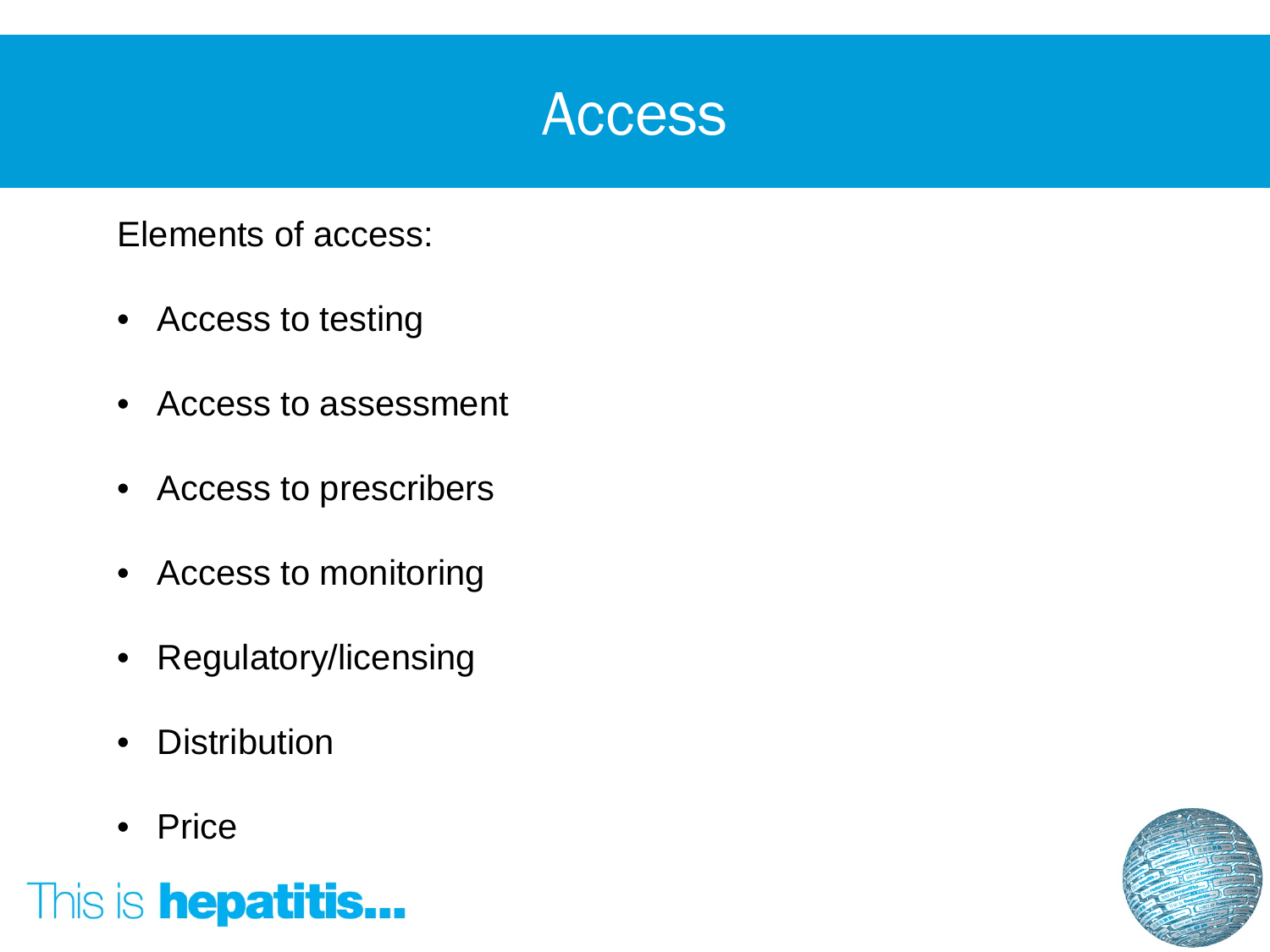

Access strategies:

- Differential pricing
- Licence agreements to generic manufacturers
- Medicines Patent Pool
- Local manufacturing in patent-free countries (freedom to operate)
- Patent opposition and local manufacturing
- Compulsory licensing